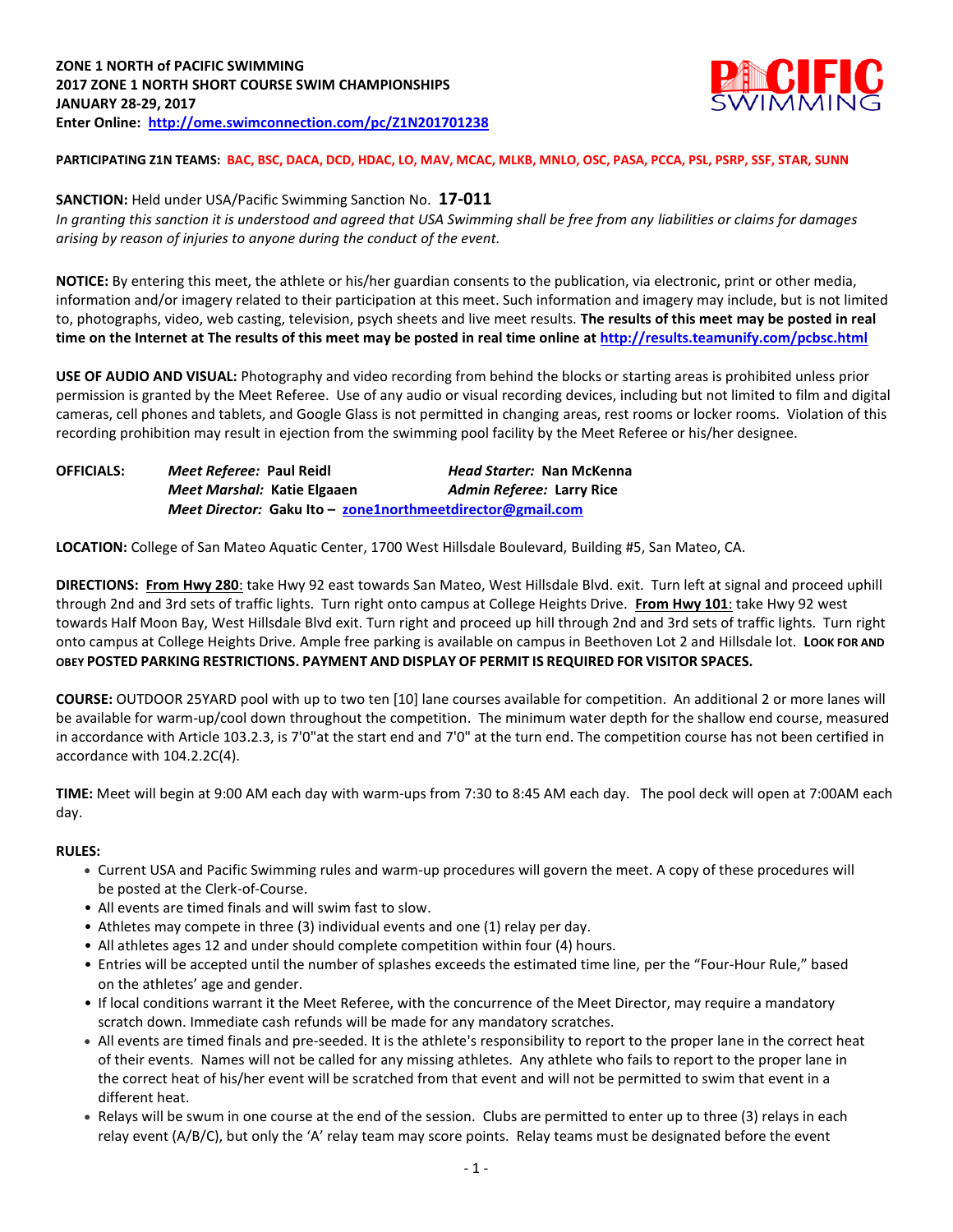• **All coaches and deck officials must wear their USA Swimming membership cards in a visible manner.** 

**UNACCOMPANIED ATHLETES:** Any USA-S athlete-member competing at the meet must be accompanied by a USA Swimming member-coach for the purposes of athlete supervision during warm-up, competition and warm-down. If a coach-member of the athlete's USA-S Club does not attend the meet to serve in said supervisory capacity, it is the responsibility of the athlete or the athlete's legal guardian to arrange for supervision by a USA-S member-coach. The Meet Director or Meet Referee may assist the athlete in making arrangements for such supervision; however, it is recommended that such arrangements be made in advance of the meet by the athlete's USA-S Club Member-Coach.

**RACING STARTS:** Athletes must be certified by a USA-S member-coach as being proficient in performing a racing start, or must start the race in the water. It is the responsibility of the athlete or the athlete's legal guardian to ensure compliance with this requirement.

## **RESTRICTIONS:**

- Smoking and the use of other tobacco products is prohibited on the pool deck, in the locker rooms, in spectator seating, or standing areas and in all areas used by athletes, during the meet and during warm-up periods.
- Sale and use of alcoholic beverages is prohibited in all areas of the meet venue.
- No glass containers are allowed in the meet venue.
- No propane heater is permitted except for snack bar/meet operations.
- All shelters must be properly secured.
- **Swim meet patrons should observe all signs posted and comply with facility staff requests**
- Changing into or out of swimsuits other than in locker rooms or other designated areas is prohibited. **Use Athlete locker rooms located in Building 8 (scoreboard side of pool)**
- Destructive devices, to include but not limited to, explosive devices and equipment, firearms (open or concealed), blades, knives, mace, stun guns and blunt objects are strictly prohibited in the swimming facility and its surrounding areas. If observed, the Meet Referee or his/her designee may result in the reporting to law enforcement authorities and ejection from the facility. Law enforcement officers (LEO) are exempt per applicable laws.
- Operation of a drone, or any other flying apparatus, is prohibited over the venue (pools, athlete/coach areas, spectator areas and open ceiling locker rooms) any time athletes, coaches, officials and/or spectators are present.

## **ELIGIBILITY:**

- This meet is open only to members of Participating Zone 1 North teams
- Athletes must be current members of USA-S and enter their name and registration number on the meet entry card as they are shown on their Registration Card. If this is not done, it may be difficult to match the athlete with the registration and times database. The meet host will check all athlete registrations against the SWIMS database and if not found to be registered, the Meet Director shall accept the registration at the meet (a \$10 surcharge will be added to the regular registration fee). Duplicate registrations will be refunded by mail.
- Athletes 8/Under must have met the 2016 Pacific Swimming "A" standard in every event entered. Athletes 9/Over must have met the 2016 USA-S Motivational "BB" time standard for their age group and gender in every event entered. **Entries with "NO TIME" will be rejected**
- Entry times submitted for this meet may be checked against a computer database and may be changed in accordance with Pacific Swimming Entry Time Verification Procedures. Coach verified times may be used.
- Disabled athletes are welcome to attend this meet and should contact the Meet Director or Meet Referee regarding special accommodations per Pacific Swimming policy.
- Athletes 19 years of age and over may compete in the meet for time only, no awards. Such athletes must have met standards for the 17-18 age group.
- The athlete's age will be the age of the athlete on the first day of the meet.

**ENTRY PRIORITY:** The meet is open only to members of participating Zone 1 North swim clubs (**BAC, BSC, DACA, DCD, HDAC, LO, MAV, MCAC, MLKB, MNLO, OSC, PASA, PCCA, PSL, PSRP, SSF, STAR, SUNN**).

**ENTRY FEES**: \$4.00 per individual event, \$8.00 participation fee per athlete. \$9.00 per relay. \*\*Note, relay only athletes ARE NOT required to pay the participation fee. All entry fees MUST be included with entry.

## **ONLINE ENTRIES:** You may enter this meet online or by U.S. mail. To enter on-line go to:

**<http://ome.swimconnection.com/pc/Z1N20170128>** to receive an immediate entry confirmation. This method requires payment by credit card. Swim Connection LLC charges a processing fee for this service, equal to \$1 per athlete plus 5% of the total Entry Fees.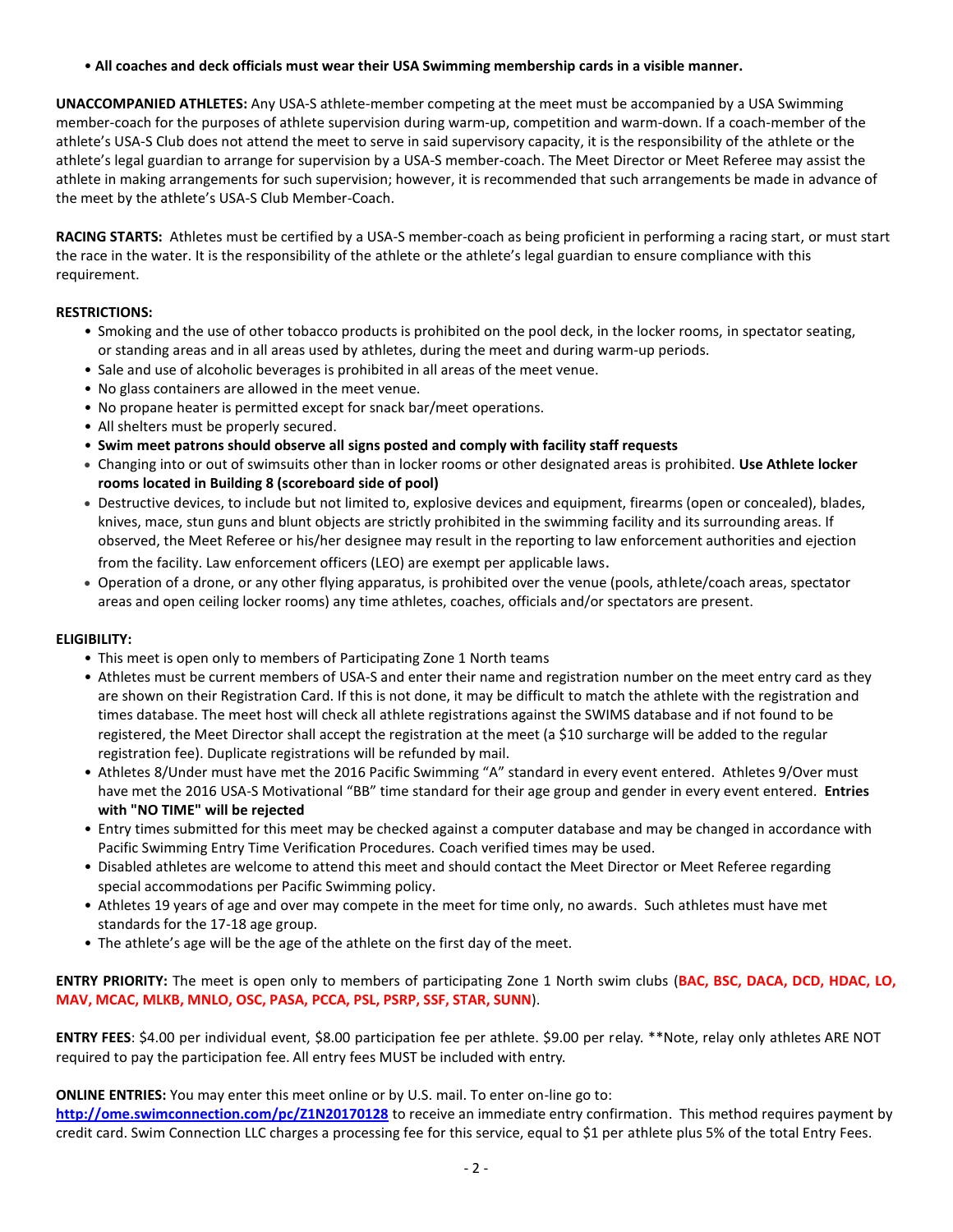Please note that the processing fee is a separate fee from the Entry Fees. If you do not wish to pay the processing fee, enter the meet using a mail entry. **Entering online is a convenience, is completely voluntary, and is in no way required or expected of an athlete by Pacific Swimming.** Online entries will be accepted through **11:59PM Tuesday, January 17, 2016.**

**TEAM ENTRIES:** Entire team entries should be sent via email to: Gaku Ito a[t zone1northmeetdirector@gmail.com](mailto:zone1northmeetdirector@gmail.com) **Team entries must be remitted with one check for the entire team. Entries must be submitted by midnight (11:59PM) Tuesday, January 17, 2016. LATE ENTRIES WILL NOT BE ACCEPTED. NO REFUNDS.**

**MAILED OR HAND DELIVERED ENTRIES**: Entries must be on the attached consolidated entry form. Forms must be filled out completely and printed clearly with athlete's best time. Entries must be postmarked by midnight, **Friday, January 13** or hand delivered by 6:30 p.m. Tuesday, **January 17, 2016**. No late entries will be accepted. No refunds will be made, except mandatory scratch downs. Requests for confirmation of receipt of entries should include a self-addressed envelope.

**SEEDING:** Event seeding will be in the following order: conforming short course yards, non-conforming long course meters, and non-conforming short course meters - USA Swimming rules 207.11.7B.

**RELAY ENTRIES:** Relay entries will be accepted online or via mail/hand delivery by the entry deadline. **Deck entries will not be accepted**. Participation fee is not charged for "Relay Only" athletes. "Relay Only" athletes MUST be entered in the meet.

| Make check payable to: PACIFIC SWIMMING ZONE 1N |                                             |
|-------------------------------------------------|---------------------------------------------|
| Mail entries to: PASA, c/o Gaku Ito             | Hand deliver entries to: PASA, c/o Gaku Ito |
| 4139 Alpine Road                                | 4139 Alpine Road                            |
| Portola Valley, CA 94028                        | Portola Valley, CA 94028                    |

**CHECK-IN:** All individual events will be pre-seeded. Athletes are not required to check-in.

**SCRATCHES:** Athletes shall report promptly to the starting blocks when their event/heat is called. Any athletes not reporting for or competing in an individual timed final event shall NOT be penalized.

**AWARDS:** Ribbons will be awarded to the top sixteen (16) places in individual events and top eight (8) places in relay events. Club champions will be awarded in three divisions, based on the size of the club, following the table below. Ribbons will not be provided for athletes ages 15 and older. **The Ray Taft Award** will be awarded to the fastest male 100 backstroke of the meet. Unattached athletes will not receive awards. "A" Medals may be issued to athletes by their OWN CLUBS, "A" medals will not be awarded at the meet. **Awards will not be mailed; coaches must pick up their team awards and ribbons at the conclusion of the meet on Sunday.** 

| Division 1 | 1-39 Athletes        |  |  |
|------------|----------------------|--|--|
| Division 2 | 40-99 Athletes       |  |  |
| Division 3 | 100 or more Athletes |  |  |

**ADMISSION:** Free. A pdf file of the meet program will be provided to all participating clubs at least twenty-four hours before the meet.

**REFRESHMENTS:** No hospitality will be available at the meet. Clubs should plan to provide their own hospitality for coaches and volunteers. There will be full snack bar service available. A complimentary lunch will be provided for officials.

**MISCELLANEOUS:** No overnight parking is allowed. Facilities will not be provided after meet hours.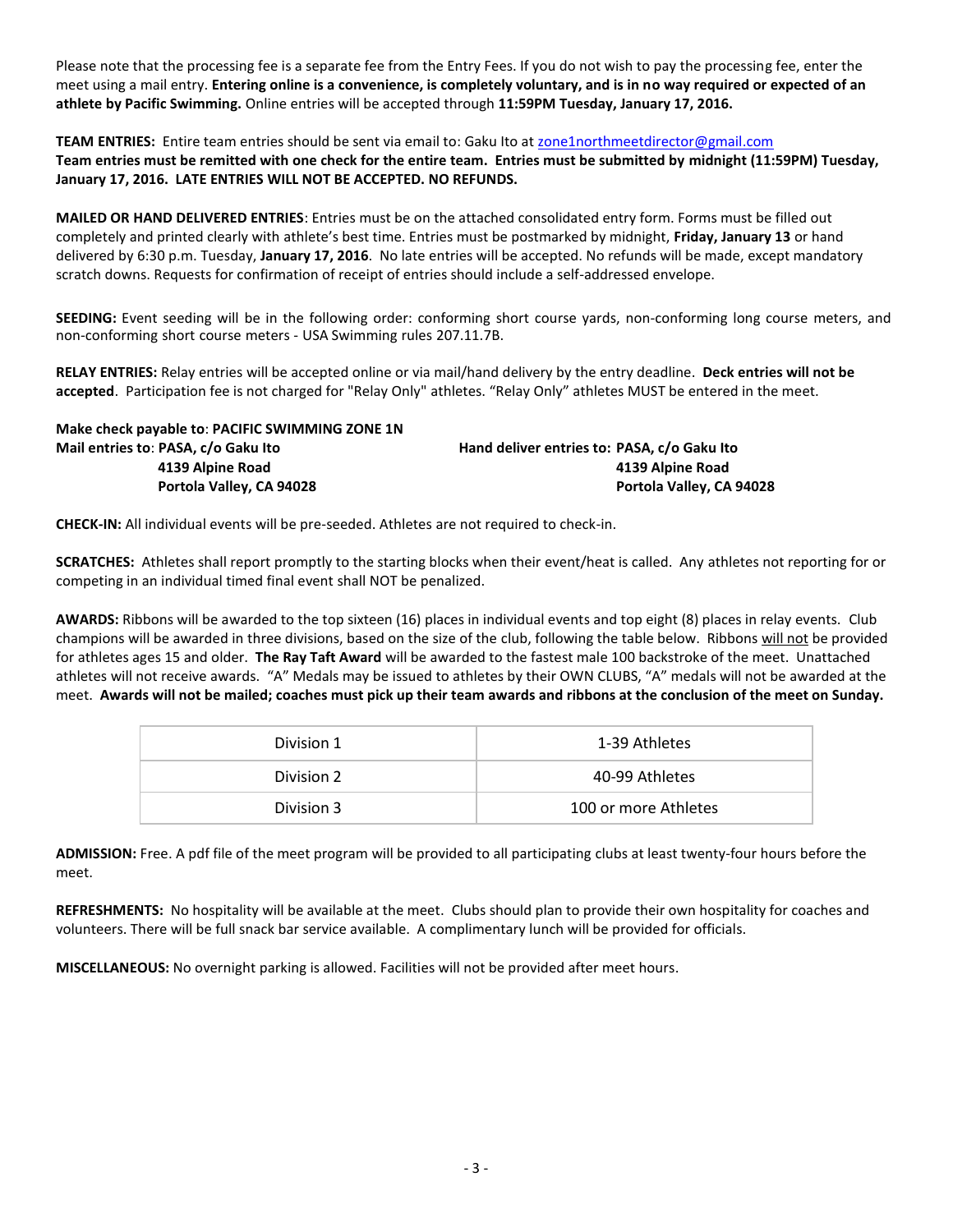**MINIMUM OFFICIALS:** Clubs must follow Zone 1 North rules for providing officials. Each club must provide officials for each session according to the number of athletes entered in that session, following the table below. Clubs that do not provide sufficient officials must provide coaches to act in the place of officials.

| Club athletes entered in session | <b>Trained and carded officials requested</b> |
|----------------------------------|-----------------------------------------------|
| $0 - 24$                         |                                               |
| 25-50                            |                                               |
| 51-75                            |                                               |
| 76-100                           |                                               |
| $101+$                           | 4+ (one for each additional 25 athletes)      |

**ZONE 1 NORTH ALL STAR:** This is a selection meet for the Zone 1 North All-Star Team. Athletes who are selected for the team will be contacted by either the team manager or head coach. Additional selection information will be available at the meet.

#### **EVENT SUMMARY**

|              | SATURDAY, JANUARY 28 2017 | SUNDAY, JANUARY 29, 2017 |           |           |             |          |        |        |          |
|--------------|---------------------------|--------------------------|-----------|-----------|-------------|----------|--------|--------|----------|
| <b>8-UN</b>  | $9 - 10$                  | 11-12                    | 13-14     | 15-18     | <b>8-UN</b> | $9 - 10$ | 11-12  | 13-14  | $15 - 0$ |
| <b>25 FR</b> | 50 FR                     | 50 FR                    | 50 FR     | 50 FR     | 25 BK       | 50 BK    | 50 BK  | 100 BK | 100 BK   |
| 100 IM       | 100 IM                    | 100 IM                   | 200 IM    | 200 IM    | 25 FL       | 50 FL    | 50 FL  | 100 FL | 100 FL   |
| 25 BR        | 50 BR                     | 50 BR                    | 100 BR    | 100 BR    | 50 FR       | 100 FR   | 100 FR | 100 FR | 100 FR   |
| 100 FrRel    | 200 FrRel                 | 200 FrRel                | 200 FrRel | 200 FrRel | 100 MR      | 200 MR   | 200 MR | 200 MR | 200 MR   |

| <b>LCM Time</b><br><b>Standard</b> | <b>SCY Time</b><br><b>Standard</b> | Girls#         | <b>SATURDAY</b><br>1/28/2017 | Boys#          | <b>SCY Time</b><br><b>Standard</b> | <b>LCM Time</b><br><b>Standard</b> |
|------------------------------------|------------------------------------|----------------|------------------------------|----------------|------------------------------------|------------------------------------|
|                                    | 19.49                              | $\mathbf{1}$   | 8 & U 25 Free                | $\overline{2}$ | 19.49                              |                                    |
| 40.69                              | 35.69                              | 3              | $9 - 1050$ Free              | 4              | 34.99                              | 39.69                              |
| 35.99                              | 31.69                              | 5              | $11 - 1250$ Free             | 6              | 30.69                              | 35.09                              |
| 34.89                              | 30.49                              | $\overline{7}$ | $13 - 1450$ Free             | 8              | 28.19                              | 31.99                              |
| 34.29                              | 29.99                              | 9              | $15 - 1650$ Free             | 10             | 26.89                              | 30.19                              |
| 34.09                              | 29.69                              | 11             | $17 - 1850$ Free             | 12             | 26.29                              | 30.29                              |
|                                    | 1:49.29                            | 13             | 8 & U 100 IM                 | 14             | 1:49.29                            |                                    |
|                                    | 1:32.39                            | 15             | $9 - 10100$ IM               | 16             | 1:30.39                            |                                    |
|                                    | 1:19.19                            | 17             | 11-12 100 IM                 | 18             | 1:17.19                            |                                    |
| 3:05.29                            | 2:40.79                            | 19             | 13-14 200 IM                 | 20             | 2:30.29                            | 2:53.69                            |
| 3:00.29                            | 2:36.79                            | 21             | 15-16 200 IM                 | 22             | 2:23.29                            | 2:45.49                            |
| 2:59.29                            | 2:35.29                            | 23             | 17-18 200 IM                 | 24             | 2:19.79                            | 2:42.69                            |
|                                    | 25.99                              | 25             | 8 & U 25 Breast              | 26             | 25.99                              |                                    |
| 54.69                              | 47.79                              | 27             | $9 - 1050$ Breast            | 28             | 47.49                              | 54.69                              |
| 45.59                              | 40.59                              | 29             | $11 - 1250$ Breast           | 30             | 40.29                              | 45.99                              |
| 1:35.49                            | 1:22.99                            | 31             | 13-14 100 Breast             | 32             | 1:16.69                            | 1:28.09                            |
| 1:33.89                            | 1:21.99                            | 33             | 15 - 16 100 Breast           | 34             | 1:13.59                            | 1:25.49                            |
| 1:32.49                            | 1:19.79                            | 35             | $17 - 18$ 100 Breast         | 36             | 1:11.79                            | 1:23.49                            |
|                                    |                                    | 37             | 8 & U 100 Free Relay         | 38             |                                    |                                    |
|                                    |                                    | 39             | 9-10 200 Free Relay          | 40             |                                    |                                    |
|                                    |                                    | 41             | 11-12 200 Free Relay         | 42             |                                    |                                    |
|                                    |                                    | 43             | 13-14 200 Free Relay         | 44             |                                    |                                    |
|                                    |                                    | 45             | 15 - 18 200 Free Relay       | 46             |                                    |                                    |

# **EVENTS**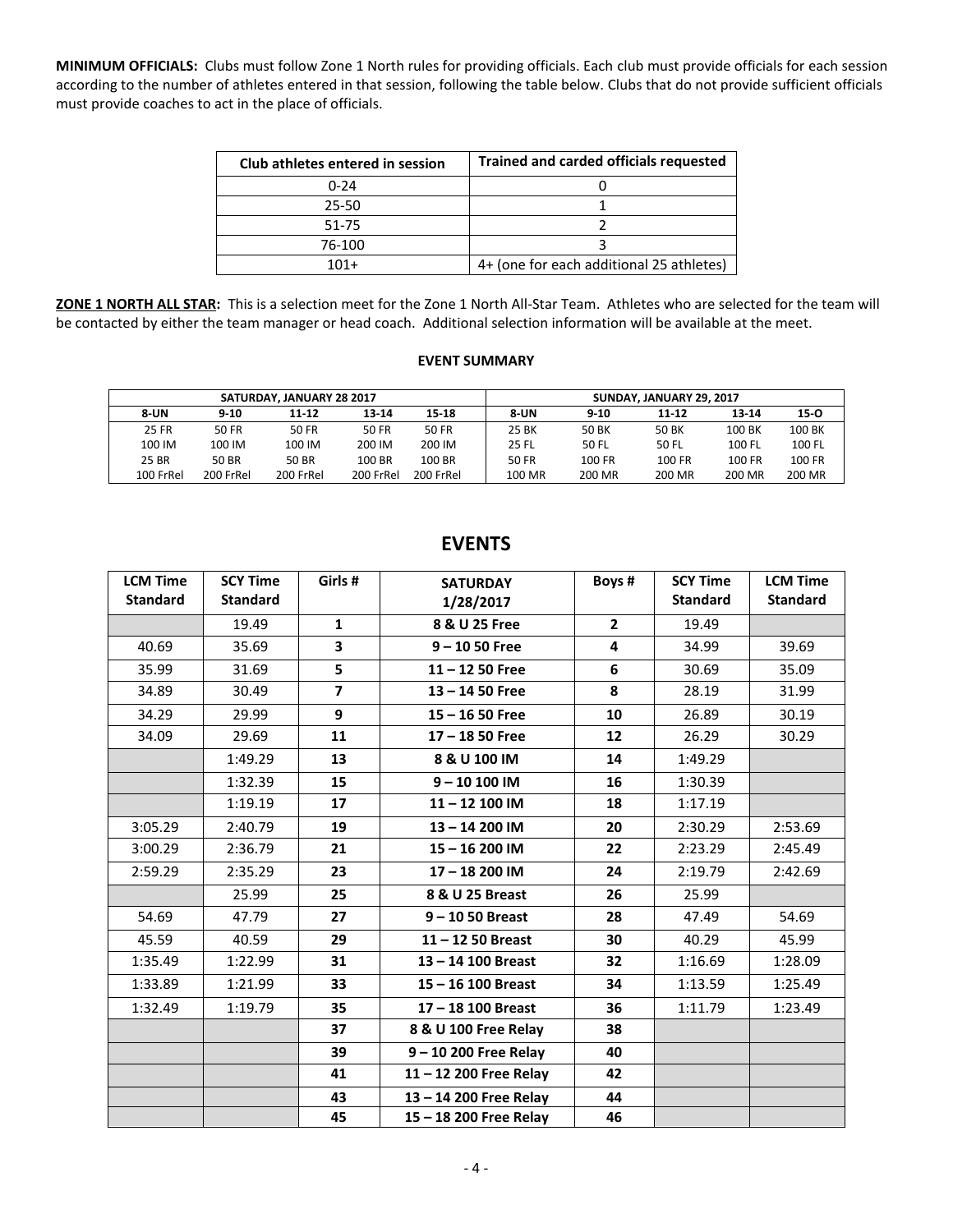| <b>LCM Time</b><br><b>Standard</b> | <b>SCY Time</b><br><b>Standard</b> | Girls # | <b>SUNDAY</b><br>01/29/2017 | Boys # | <b>SCY Time</b><br><b>Standard</b> | <b>LCM Time</b><br><b>Standard</b> |
|------------------------------------|------------------------------------|---------|-----------------------------|--------|------------------------------------|------------------------------------|
|                                    | 23.49                              | 47      | 8 & U 25 Back               | 48     | 23.49                              |                                    |
| 49.59                              | 43.29                              | 49      | $9 - 1050$ Back             | 50     | 43.19                              | 49.49                              |
| 41.69                              | 36.09                              | 51      | $11 - 1250$ Back            | 52     | 36.09                              | 41.49                              |
| 1:23.69                            | 1:12.69                            | 53      | 13-14 100 Back              | 54     | 1:08.29                            | 1:18.99                            |
| 1:22.29                            | 1:10.79                            | 55      | 15-16 100 Back              | 56     | 1:04.69                            | 1:15.49                            |
| 1:21.59                            | 1:09.99                            | 57      | 17-18 100 Back              | 58     | 1:02.89                            | 1:14.39                            |
|                                    | 22.59                              | 59      | 8 & U 25 Fly                | 60     | 22.59                              |                                    |
| 47.89                              | 42.39                              | 61      | $9 - 1050$ Fly              | 62     | 41.39                              | 46.79                              |
| 38.79                              | 34.59                              | 63      | $11 - 1250$ Fly             | 64     | 34.69                              | 39.29                              |
| 1:21.79                            | 1:12.19                            | 65      | $13 - 14$ 100 Fly           | 66     | 1:07.09                            | 1:16.29                            |
| 1:19.99                            | 1:10.69                            | 67      | $15 - 16$ 100 Fly           | 68     | 1:03.89                            | 1:12.69                            |
| 1:19.99                            | 1:09.59                            | 69      | 17-18 100 Fly               | 70     | 1:02.49                            | 1:10.89                            |
| 49.99                              | 43.99                              | 71      | 8 & U 50 Free               | 72     | 43.99                              | 49.99                              |
| 1:32.19                            | 1:21.09                            | 73      | $9 - 10 100$ Free           | 74     | 1:19.39                            | 1:30.89                            |
| 1:18.99                            | 1:08.29                            | 75      | $11 - 12$ 100 Free          | 76     | 1:06.99                            | 1:16.29                            |
| 1:15.49                            | 1:06.29                            | 77      | 13-14 100 Free              | 78     | 1:01.59                            | 1:10.79                            |
| 1:14.09                            | 1:04.99                            | 79      | $15 - 16$ 100 Free          | 80     | 58.69                              | 1:07.39                            |
| 1:13.99                            | 1:04.49                            | 81      | 17-18 100 Free              | 82     | 57.69                              | 1:06.39                            |
|                                    |                                    | 83      | 8 & U 100 Medley Relay      | 84     |                                    |                                    |
|                                    |                                    | 85      | $9 - 10$ 200 Medley Relay   | 86     |                                    |                                    |
|                                    |                                    | 87      | 11-12 200 Medley Relay      | 88     |                                    |                                    |
|                                    |                                    | 89      | 13-14 200 Medley Relay      | 90     |                                    |                                    |
|                                    |                                    | 91      | 15-18 200 Medley Relay      | 92     |                                    |                                    |